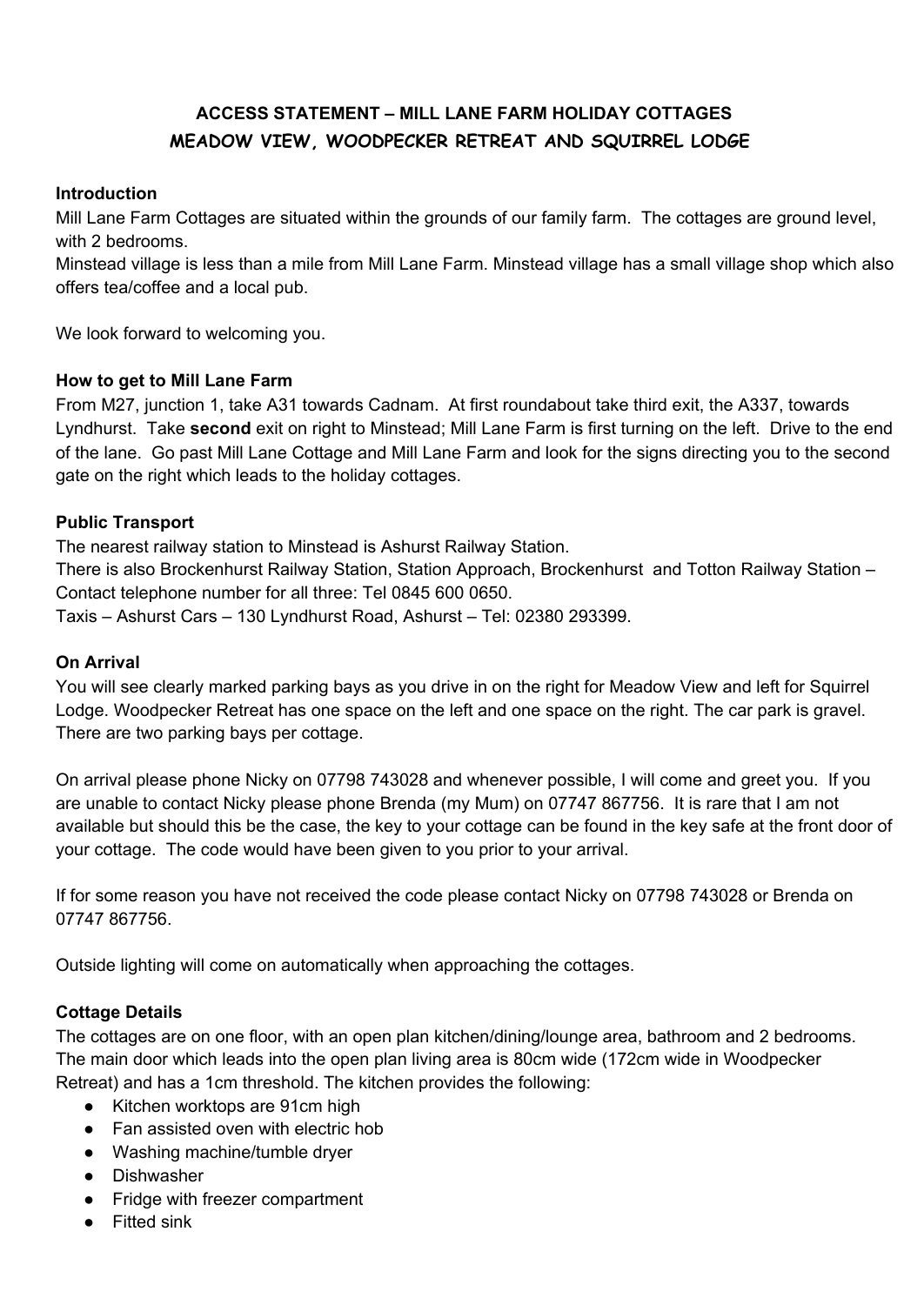- Drawer units are below the worktops
- Cupboards are above and below the worktops

We have a communal freezer which can be found in the bike storage.

The dining table seats up to 4 people and there is soft seating for at least 4 people. There is under-floor heating and a wood burner with fire gate. The TV/DVD/CD is set on the wall and is operated by remote control.

The family bathroom door is 82cm wide and provides a basin, toilet and bath with shower over the bath.

A cupboard with storage for ironing board, iron, brush, mop, bucket and hoover can be found in the hall way. (In Woodpecker Retreat these items can be found in the wardrobe in the twin room).

#### **Meadow View and Squirrel Lodge (***all bedding and towels are provided)*

**Bedroom 1** has a standard sized double bed with good quality mattress with access to both sides in excess of 1.2m. There are bedside cabinets with lamps on both sides of the bed and a dressing table/chest of drawers. There is a hairdryer, mirror, built in wardrobe and double doors, which are 1.5m wide leading to the communal garden.

**Bedroom 2** has 2 single beds with good quality mattresses. Access of 37cm either side. There is a bedside cabinet with lamp, fitted wardrobe, mirror and exit door leading to communal garden 82cm wide.

#### **Woodpecker Retreat (***all bedding and towels are provided***)**

**Bedroom 1** has a standard sized double bed with good quality mattress with access to both sides of 40cm. There are bedside cabinets with lamps on both sides of the bed. There is a dressing table, stool and mirror, hairdryer built in wardrobe and door which is 80cm wide leading to the communal garden. This has a step outside of 20cm.

**Bedroom 2** has 2 single beds with good quality mattress with an access of 76cm between them. There is a bedside cabinet with lamp, fitted wardrobe and mirror.

Woodpecker Retreat has a 2<sup>nd</sup> door in the main living area leading to the garden. This is 80cm wide and has 3 small steps outside, each step not exceeding 15cm.

#### **Outdoors**

There is a communal courtyard with grass area leading down to horse paddocks. There are picnic benches for guests use.

#### **Additional Information**

Mill Lane Farm Cottages are non-smoking and we do not accept pets. There is no telephone. The nearest phone box is in Minstead Village. WIFI is available.

Check in time is from **3.00pm** onwards on arrival and departure by **10.00am** on departure day. Please leave the key in the key safe or post through the letter box on departure.

#### **Contact details are**:

Nicky Hanslip Mill Lane Farm Holiday Cottages Mill Lane Minstead **Hampshire**